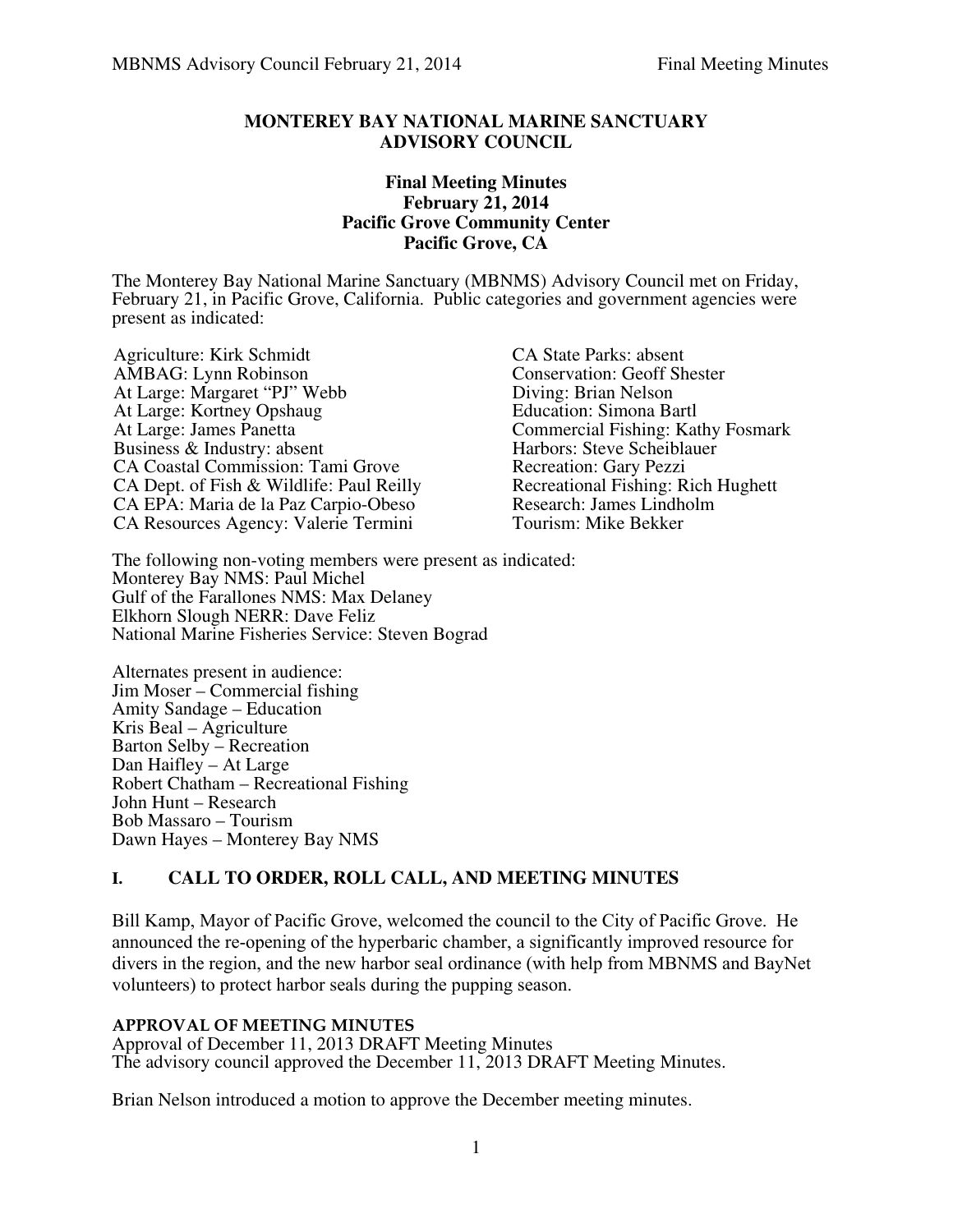#### **MOTION: Passed**

Seconded by Mike Bekker. (Vote: 17 in favor, 0 opposed, 0 abstention)

### **II. STANDING ITEM: Superintendent Report**

Paul reported on the sea star wasting disease and the role that Sanctuary staff are playing to help monitor and determine the cause. He also updated the council on two recent successful events: the Water Quality Conference in Watsonville and the 4<sup>th</sup> Annual WhaleFest in Monterey. Paul passed around a book written by former council member Chet Forest, "Emotion for the Ocean," an ocean education book written for a general audience and added that 100% of the proceeds go to ocean research (available for purchase on Amazon). Paul provided some council updates: the next meeting will be April  $25<sup>th</sup>$  in Santa Cruz, and the council will be electing a new executive committee, logo wear orders and member recruitment have both been delayed (contact Sara for logowear pick-up) and staff have ordered tables to allow for inclusion of our alternates at future council meetings. Finally, Paul gave an update on the council coordinator coffee talks to better understand council members' perspectives, and announced some general trends Sara has found so far with these meetings.

## **III. PUBLIC COMMENT FOR ITEMS NOT ON THE AGENDA**

Nicholas Naccari (Conservation Working Group member): provide scientific documented evidence of sonar and airgun blasting damage, injury, and mortality to marine mammals.

Rex Keyes (Elkhorn Yacht Club): Mavericks (surfing) and the biodiversity of sea life in Moss Landing.

### **IV. INFORMATION ITEM: Leatherback Turtle Summit**

Simona Bartl and Geoff Shester provided a presentation on the Leatherback Sea Turtle Summit that took place in Monterey in October 2013. Their presentation is available here: http://montereybay.noaa.gov/sac/2014/140221/140221leatherback\_ppt.pdf and the facebook page for this project is "Our Shared Leatherback Sea Turtles".

SAC discussion:

Many members expressed how impressive and impactful this effort is, commended the successes, and encouraged continuation of this important international work. James Lindholm commended Simona and Geoff on behalf of the research community for their efforts. There was some discussion regarding how turtles are tracked and counted, threats that are impacting the turtles (many unknown; known threats include poaching, habitat degradation, predation by introduced species, and fisheries), nesting and foraging areas, the degree of outreach to local schools, basic life history of turtles, the use of turtle eggs by Indonesians for food and money, and ship strike impacts on turtles. Member recommendations included increasing effort to also focus on the nesting beaches in Australia, conduct outreach of this information responsibly in the context of impacts from fisheries, consider this effort as a subject of a future *Your Sanctuary* TV show, and to use council members and the community to report back on sightings and spread the word.

PJ Webb introduced a motion for consideration by the council to both commend the efforts of the CWG in this project and to recommend future actions for sanctuary staff to take. Many on the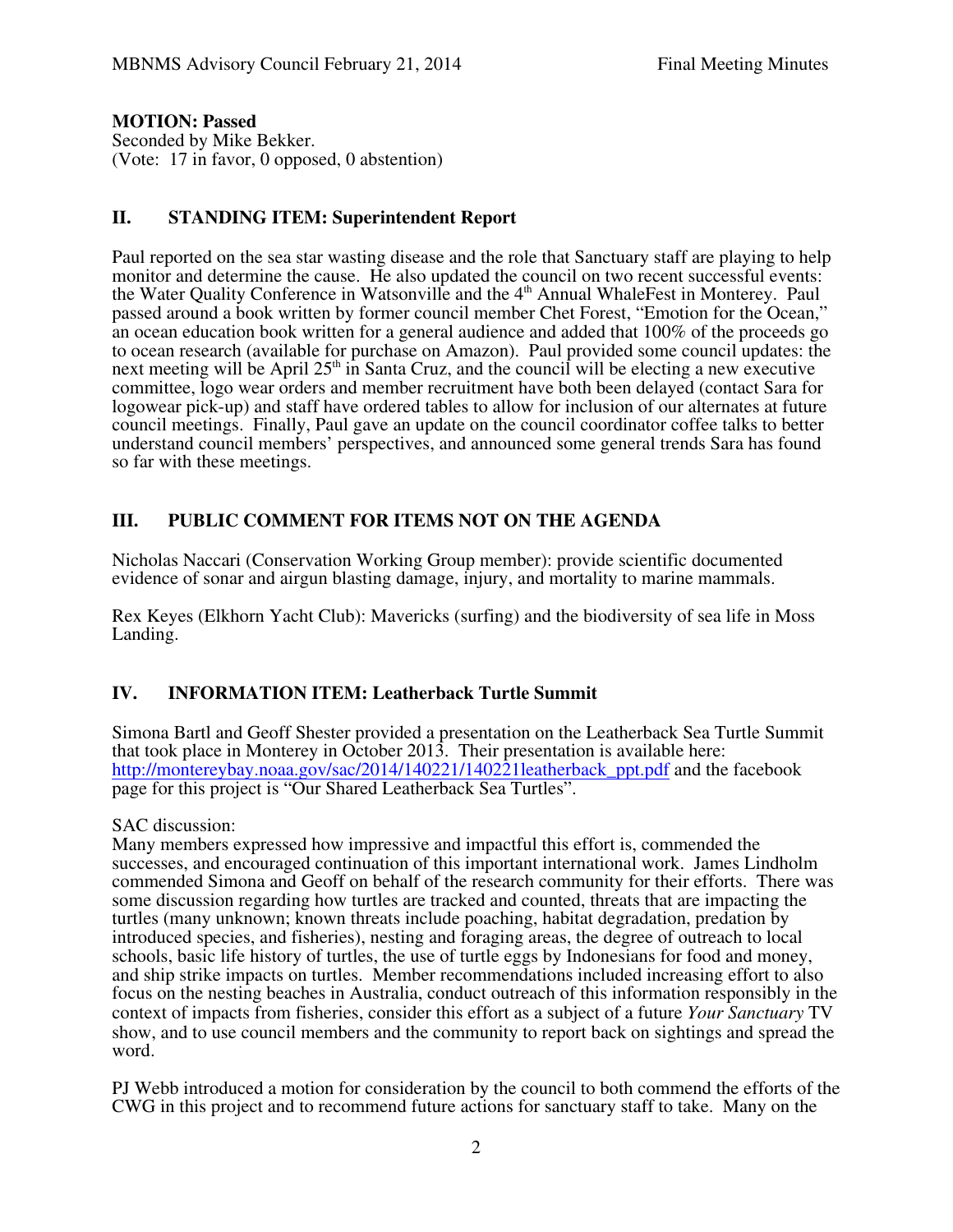council expressed general support for the motion, but concern that they were not notified in advance that a motion would be considered at this meeting. Concerns from members included the need to abstain from the vote without the approval of their constituency, staff time and resources to address the motion's recommended actions, and the fishing concern that a motion like this could be used to lobby against the drift gillnet industry. Paul Michel clarified that prior notice of a motion is not needed or required, and that a motion is simply an action reflected in the minutes. These activities will continue regardless of council support, though council support is very valuable to sanctuary staff.

Jimmy Panetta made a motion to table PJ's motion until the April meeting so that members have enough time to consider the motion language. Council members discussed the merits and disadvantages of voting on the motion, and ultimately voted to place this on the agenda for the April meeting.

Jimmy Panetta introduced a motion to postpone PJ's motion to the April meeting. **MOTION: Passed** Seconded by Steve Scheiblauer. (Vote: 12 in favor, 5 opposed, 0 abstention)

### **V. STANDING ITEM: Advisory Council Member Announcements**

James Lindholm: *Sanctuary Currents* Symposium is April 26 at CSUMB with the topic of marine debris. A call for student research posters is out now.

Valerie Termini: Ocean Protection Council meeting is next Wednesday in Sacramento and will include a discussion of a proposal to provide \$350,000 for MPA signage. The project would develop a list of where signs should go along the California coast and staff expect 90-100 large educational signs and 100 smaller regulatory signs. You can visit the OPC website for more information.

Maria de la Paz Carpio-Obeso: The State Water Resources Control Board Ocean Unit is working on Trash Amendments to the California Ocean Plan that will be released in  $3<sup>rd</sup>$  week of March for public comment.

Simona Bartl: Moss Landing Marine Labs free Open House is May 3 and 4. The report "Leveraging Ocean Education Opportunities" is available (Simona can send out the link to anyone interested) and is a great resource for justifying ocean science education. Finally, the Sanctuary Education Panel (SEP) is interested in having a youth seat on the council, and would like this to be considered during the charter revision process.

Mike Bekker: Water and drought continue to be the biggest issues for the tourism industry right now; however, tourism is remaining very high with a lot of activity in the area.

Rich Hughett: A fly fishing show is in Pleasanton, you can find information online, and Local Catch Monterey is a great program and all should sign up – they'll soon be expanding to San Jose/SF area.

Paul Reilly: The California Department of Fish and Wildlife and the Fish and Game Commission have closed many coastal streams to fishing to protect salmon due to severe drought and insufficient water flow through March 7 or until stream flow has replenished. All rivers in our area are closed right now to fishing which is unprecedented.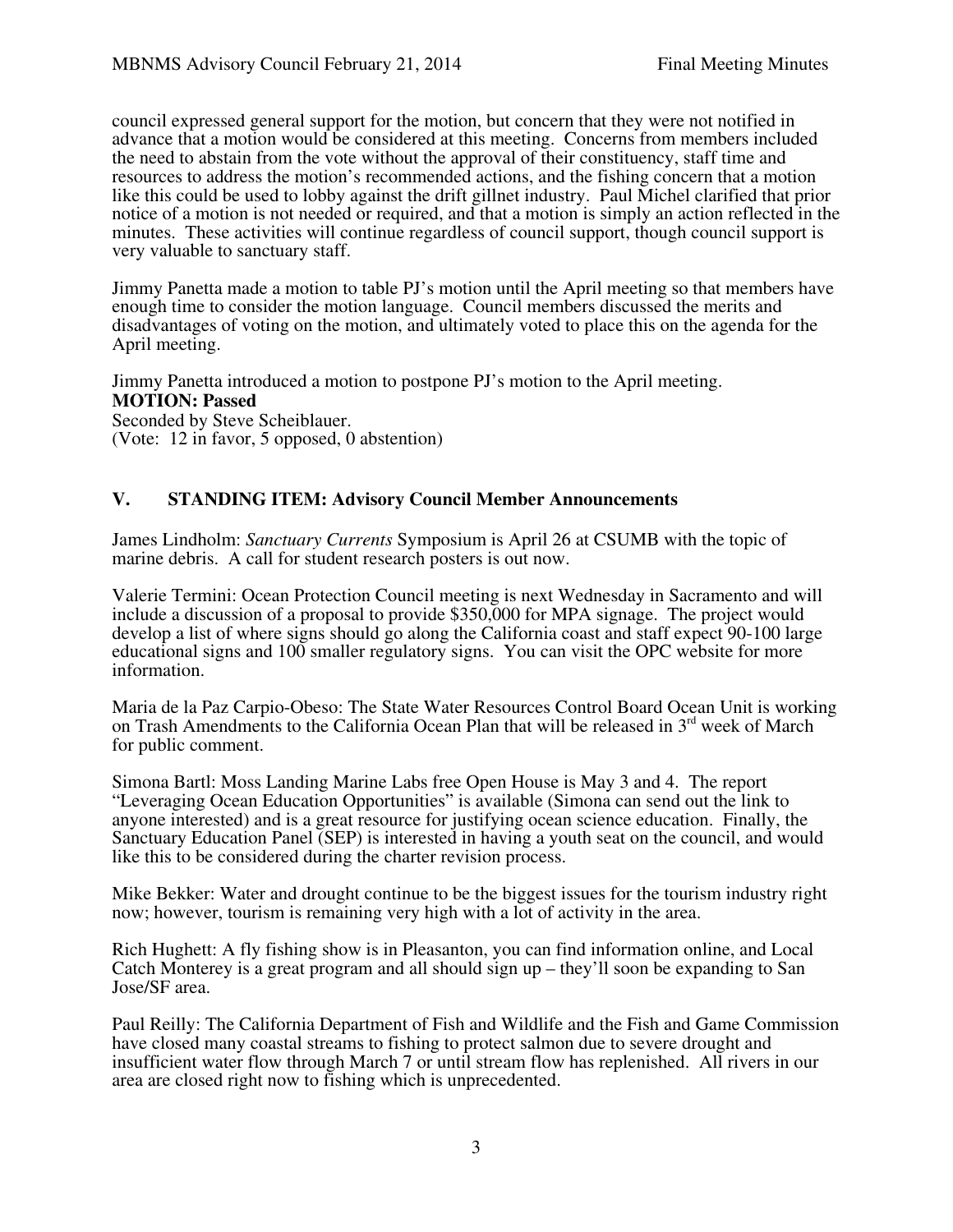Lynn Robinson: The tourism season has remained very active, with no down time this year. AMBAG's work with the sanctuary and the City of Santa Cruz has been very beneficial – the water quality conference was especially useful for the community.

Kathy Fosmark: The annual fisheries forum by the State Joint Committee on Fisheries and Aquaculture will be April 24, 2014 in Sacramento, and there will be live streaming on the web. The forum will include testimony from all kinds of fishers and the seafood industry, recreational users, etc.

Paul Michel: Sanctuary movie night is April 12 at the Hearst Theater in San Simeon, and May 17 will be the 100 year celebration of the Santa Cruz wharf. June 7 is the *Beneath the Waves* film festival at the Sanctuary Exploration Center.

Kirk Schmidt: There is still great concern over the drought in the agriculture community and a seminar and lunch will be at the Santa Cruz County Fair Grounds in April.

Geoff Shester: The Pacific Fisheries Management Council is considering a proposal to reduce the size of the Leatherback Conservation Area (closure to drift gillnets). Geoff showed images of species caught in drift gillnets off of the California coast and encouraged the support of Assemblybill 2019 by Mark Stone to end the drift gillnet fishery off California.

PJ Webb: Cambria is experiencing a severe water shortage. Rate surcharges are starting at 500% for use in excess of the drought emergency allotment. This drought is putting more pressure on issues like desalination. The Coastal Discovery Center just had a new docent training and the tourism season has been busy all year, which brings increased interactions between people and wildlife, including seal pupping and elephant seals.

Brian Nelson: The February diving newsletter went out; click-throughs are getting a lot of hits, the inclusion of videos has increased readership and they are getting 41% of opens from receivers (nearly triple the industry standard). They are getting feedback that the community would like more communication like this. Brian is more than happy to share the newsletter and the results with the council – he'll add everyone and they can always opt-out. Frank Degnan and CSUMB divers collected nearly 3,000 pounds of trash in 2013 from under water.

Kris Beal: Previously contentious parties (agriculture, residential) have come together for a proposal for a water management agency in the Paso Robles area, which is very unusual but says a lot about people with different perspectives finding common ground to make change. The Food and Wine festival is in April, and may be a good opportunity to include outreach regarding the sanctuary and/or Local Catch Monterey.

Steve Bograd: Attended the water quality conference, great job on organization and speakers. A group of rowers will be paddling from Monterey to Hawaii on June 8, will take about a month. April 18 is the 50th anniversary of Santa Cruz Harbor – events going on for that. Steve expressed appreciation that the Sanctuary is trying to improve relationship with fishers (EFH is an example), so Steve cautioned the council against stepping into a fishery management position, would be a step backwards.

Dave Feliz: Dave will be hearing a sea otter research update next week to learn about otter use of the slough – lots of females and pupping taking place there (estuaries are very important!). The Reserve is finishing a volunteer training to bring on 15 people, also bringing on 2 interns that will do shorebird surveys along Monterey Bay and provide outreach to the Latino community.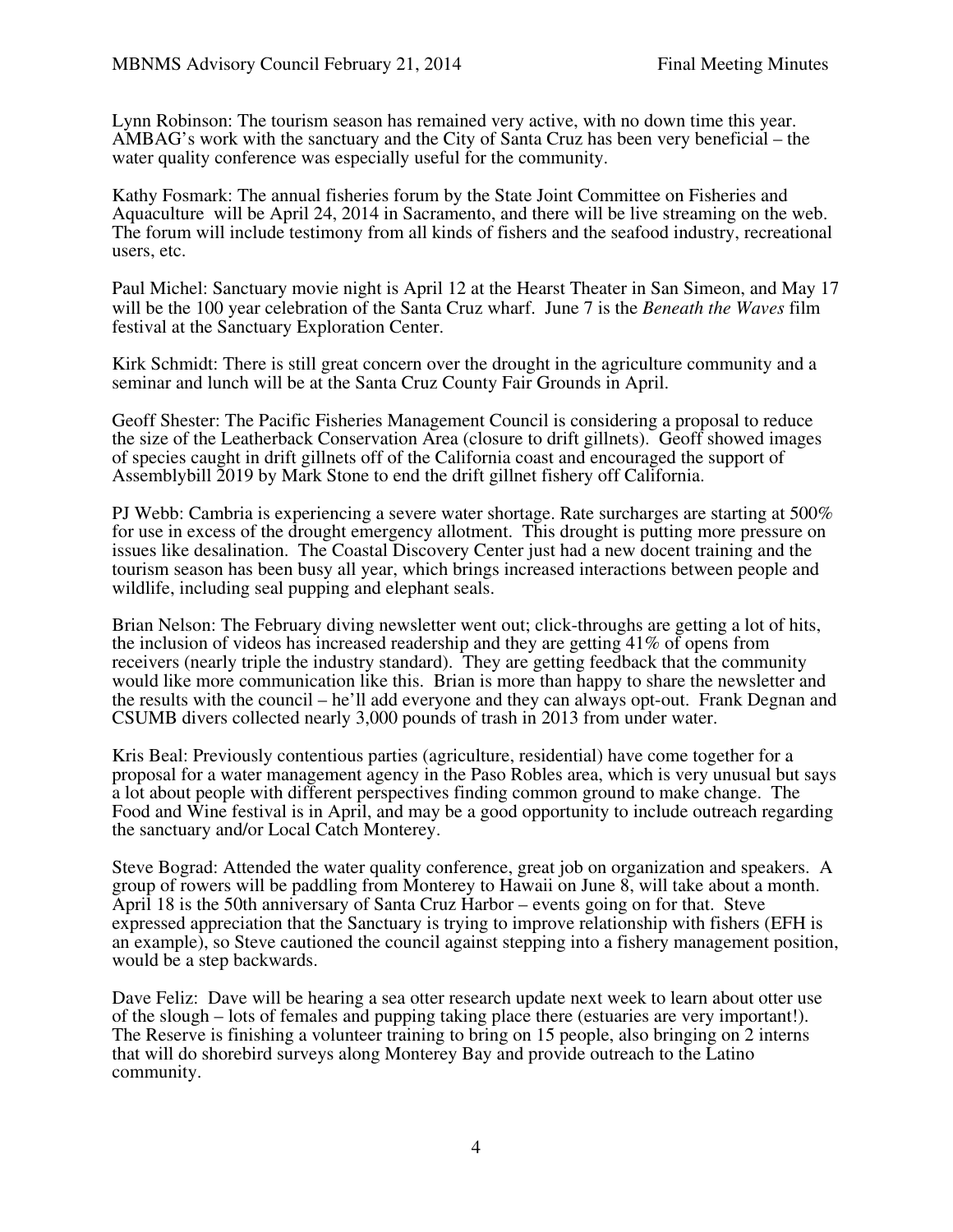Rob Chatham: Rob asked Paul to report on Sanctuary Classic events for this year; Paul reported that it depends on funding, but staff would like to do something, so stay tuned.

Jim Moser: Biggest issues right now for local fishermen are lack of boatyards and lack of water. There has been a good return from hatcheries; the biggest concern is getting salmon fingerlings back down to the ocean. There are some efforts to barge those fish down from the hatcheries and Fish and Wildlife may be blocking this from happening. The Santa Cruz boatyard is closed right now and the Moss Landing boatyard has environmental restrictions. This is a big issue for boat owners, as they need to haul boats out and paint bottoms.

#### **VI. INFORMATION ITEM: Understanding and Reducing the Impacts of Underwater Noise in Marine Protected Areas**

Leila Hatch provided a presentation to the council on the known impacts of underwater noise to species in marine protected areas. Her presentation is not available at this time.

Council members discussed how to generalize known impacts and apply that knowledge to other regions, and the need to gather information regarding the noise landscape for particular locations. Council members wanted clarification on who manages noise and who should be involved in this management and protection process. There was discussion regarding the identification of sources of noise that are more harmful than others, and it was acknowledged that a lot is still unknown about all sources and all impacts of noise. The major contributors to the low frequency impacts are fairly well understood, but the specific impacts of those are less known. Council members discussed with Leila the different regulatory mechanisms that can be used for protection, and there was discussion regarding the similarities the sanctuary has with the National Parks Service that may make it possible for resource managers to share tools and resources for increased protection from sound impacts. Finally, the council discussed the need to identify what the "natural" acoustic habitat should be, and what managers should try to restore the soundscape to; Leila responded that the targeted goal should be to reverse the trend of the three decibel noise increase per decade.

### **LUNCH**

#### **VII. STANDING ITEM: GFNMS Superintendent's Report**

Max Delaney provided the report for GFNMS and reported on the permit issued for the Maverick's surfing competition this year, which ran very smoothly, including the outreach provided by staff during the event. There were five motorized personal watercraft (MPWC) cited for illegal use by the NOAA Office of Law Enforcement, in addition to a marine mammal disturbance event from a low-flying aircraft that is being pursued. Max provided updates on a recently developed Beach Watch report, a Climate Change Indicators Report, and staff participation in the Society of Marine Mammalogy Conference in New Zealand to discuss their work with the shipping industry to limit the incidence of ship strikes to whales. Two upcoming events include a large recruitment of new advisory council members and the Mola Mola Soiree on March 29<sup>th</sup>. Information on these events is available on the GFNMS website at farallones.noaa.gov.

### **VIII. STANDING ITEM: Working Group/Subcommittee Updates**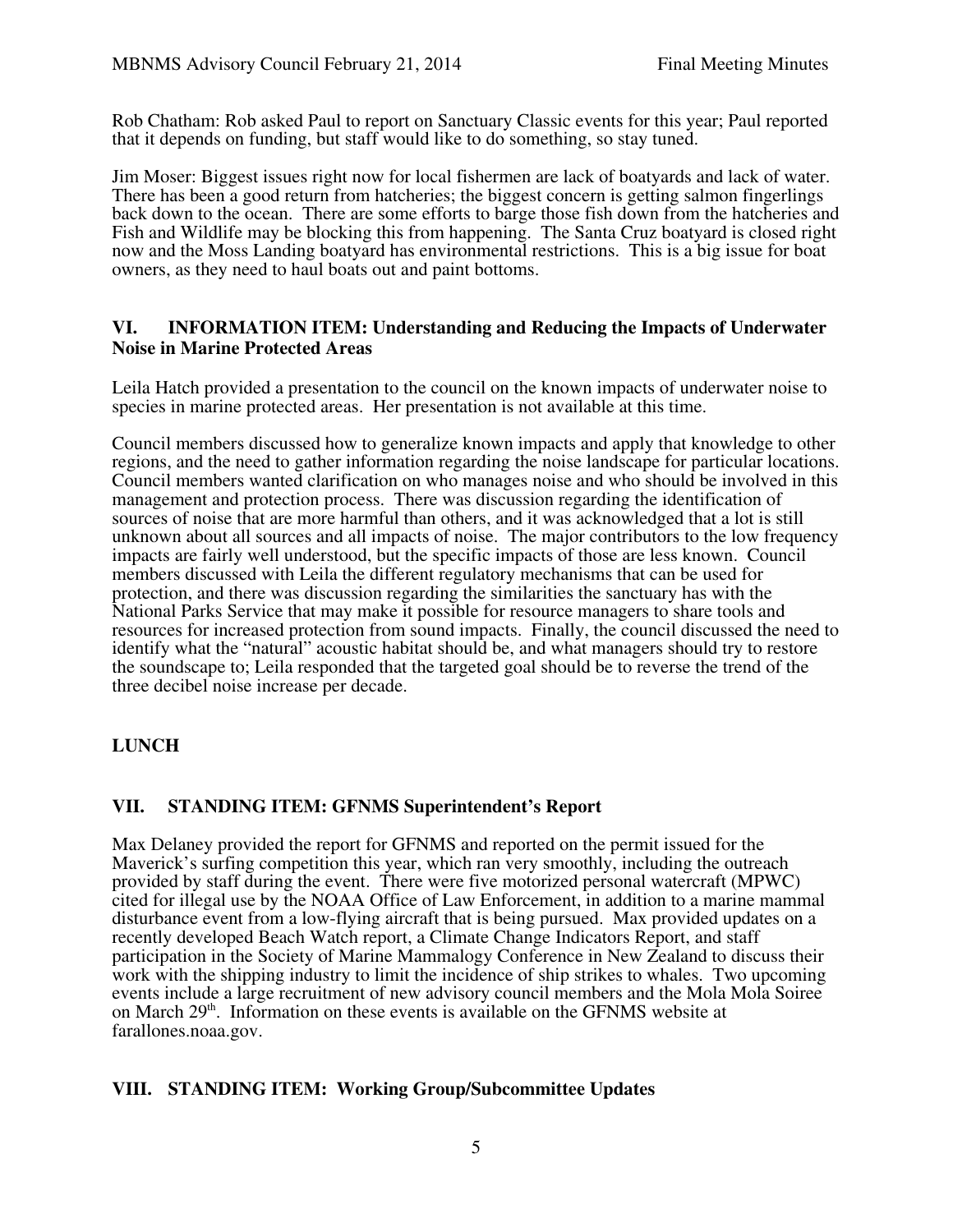Conservation Working Group: The CWG met on February 21<sup>st</sup> and adopted a schedule for future meetings. They expressed hope that by August the SAC may take some kind of action on the seismic issue, and support for the GFNMS/CBNMS boundary expansion and Assembly Bill 1603. For the full CWG report, please visit the website here: http://montereybay.noaa.gov/sac/cwg/2014/140212cwgsumm.pdf.

Sanctuary Education Panel(SEP): The SEP met in January for a kick-off meeting for the year, and had great turn-out. Paul Michel, sanctuary superintendent, provided an update from the sanctuary and discussed educational priorities for the year (marine debris, ocean acidification, youth involvement). SEP members decided to focus its efforts this year on marine debris. For the full SEP report, please visit the website here: http://montereybay.noaa.gov/sac/sep/2014/140116sepsumm.pdf.

Research Activities Panel (RAP): The RAP met on January  $10<sup>th</sup>$  to hear presentations on ripple scour habitats and oil spill response, and held discussion on seismic survey issues and the CWG resolution's proposed language. They will be discussing the sea star wasting syndrome at the next RAP meeting, particularly the deep water characterization project that will be using video and stills to investigate a possible depth refuge from the disease. For the full RAP report, please visit the website here: http://montereybay.noaa.gov/sac/rap/2014/minutes/011014rapsumm.pdf.

Recreation and Tourism Working Group: The recreation and tourism working group held its inaugural meeting in February and spent time identifying current activity, connections and influence of group members, and how to leverage members' connections with what the sanctuary is doing. One idea that came out of this meeting is to develop a newsletter, modeled after the diving newsletter that would be aimed at recreation and tourism purveyors and business owners. At their first meeting, the working group also discussed internal organization and decided to focus on building a strong foundation before reaching out.

Motorized Personal Watercraft (MPWC) Subcommittee: The MPWC met in January 2013 to review the MPWC situation, and again in January 2014 with different membership to define the goals of the subcommittee. At this meeting, staff provided a proposal of action to the group for consideration as a way to move forward. The subcommittee met again in February 2014 and decided to focus their efforts on Maverick's and to address surfer safety under current regulations by considering staging MPWCs on boats or on the beach, and by considering a permitted safety rescue group. The subcommittee plans to consult with outside expertise on the feasibility of the proposed approaches.

### **IX. ACTION ITEM: Letter of Support for Outdoor Environmental Education**

Dan Haifley introduced the proposed legislation AB 1603 to establish an outdoor environmental education program through the Parks and Recreation Department and provided justification for action. Outdoor environmental education is generally underfunded, but this type of education is highly valuable to students in our region, especially in underserved populations (science scores were 27% higher for students that participated in outdoor environmental education). Additionally, O'Neill Sea Odyssey found an equalizing effect for under-served students that are involved in their program. This legislation would add a funding source within the Department of Parks and Recreation as a grant program (no specific amount yet) for educational programs that prioritize outreach to underserved populations, have a service learning component, and comply with education standards and common core.

SAC discussion: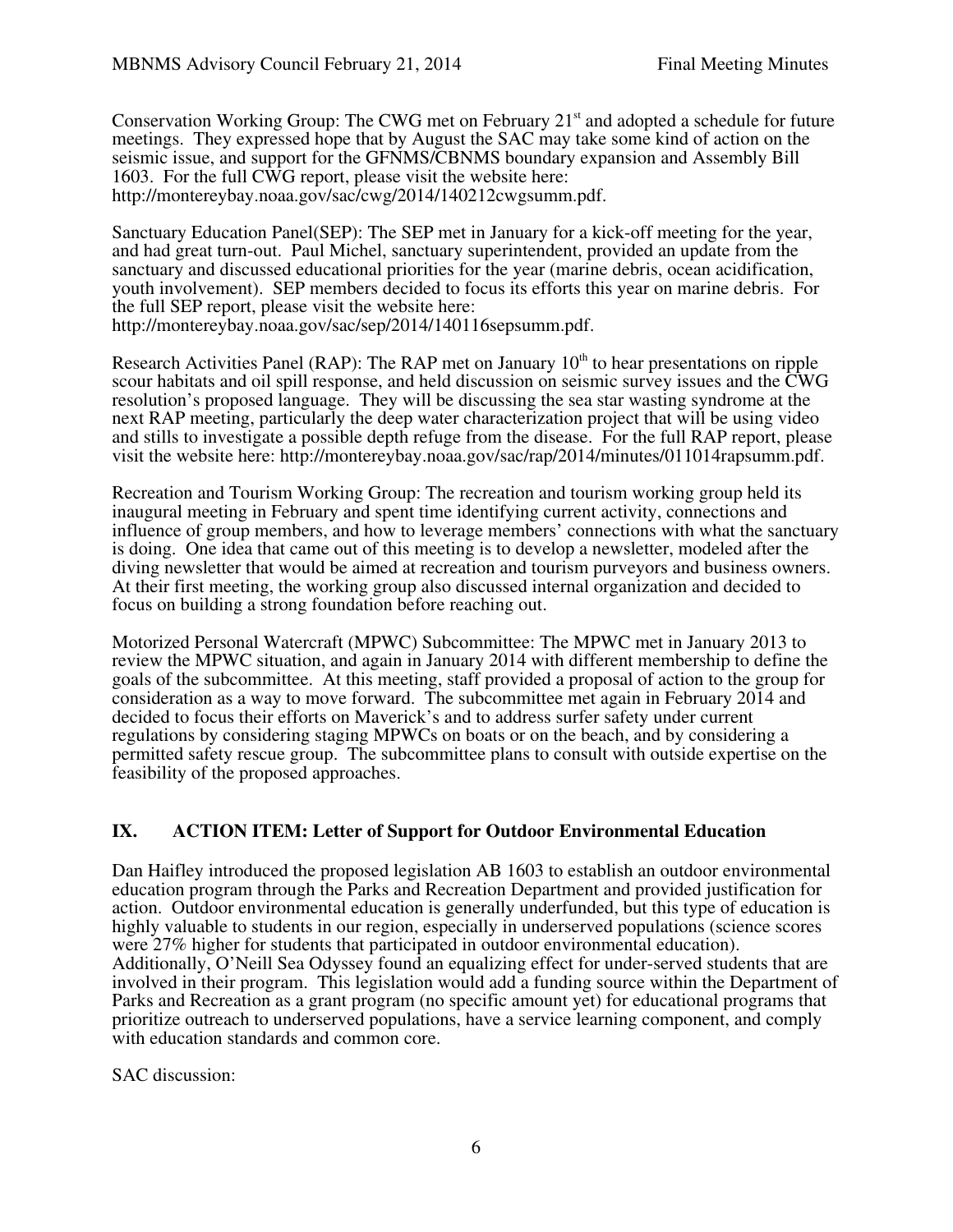The council discussed the appropriate timing of a support letter for this legislation, confirmed with Dan that this legislation has support from the California Department of Parks and Recreation, and expressed the desire for the legislation to allocate a certain amount of this funding to ocean-specific programs (right now, the language is more general). The council discussed the letter and made a few changes to the language. The final letter of support is available here: http://montereybay.noaa.gov/sac/2014/140221/140221ab1603support.pdf.

A motion was made by Steve Scheiblauer to approve the letter of support. **Motion: PASSED** Seconded by Jimmy Panetta. (Vote: 16 in favor, 0 opposed, 2 abstention)

### **X. INFORMATION ITEM: Update on the MLPA Central Coast Monitoring Effort**

Liz Whiteman of the California Ocean Science Trust (OST) provided an update on the MLPA Central Coast Monitoring Effort. Her presentation is available here: http://montereybay.noaa.gov/sac/2014/140221/140221mlpa\_ppt.pdf.

SAC Discussion:

The council and presenter discussed the framing of the science questions for the monitoring program, baseline data and metrics used in the program, the prospect for long-term funding, the investment provided to proposed and funded projects, and signage/brochures/navigational aids for the MPAs. Paul Michel expressed the desire to better integrate with sanctuary work and asked how the sanctuary may be able to benefit the process and take advantage of resources that the sanctuary has already created. Liz suggested taking a collective commitment to consistent communication between OST and MBNMS.

### **XI. ACTION ITEM: Establishment of Charter Revision Subcommittee**

Sara Hutto, Advisory Council Coordinator, provided a brief presentation on the timeline and process of revising the council's charter. Her presentation is available here: http://montereybay.noaa.gov/sac/2014/140221/140221charter\_ppt.pdf.

A motion was made by Rich Hughett to establish a charter revision subcommittee to help sanctuary staff develop an updated charter.

#### **Motion: PASSED**

Seconded by Gary Pezzi. (Vote: 15 in favor, 0 opposed, 0 abstention)

The following council members volunteered to serve on the charter revision subcommittee: Steve Scheiblauer Brian Nelson PJ Webb Rich Hughett Kirk Schmidt Lynn Robinson

The council had questions regarding the time commitment, the logistics of meetings, and next steps. Sara will be sending out the needed materials to subcommittee members in the following weeks.